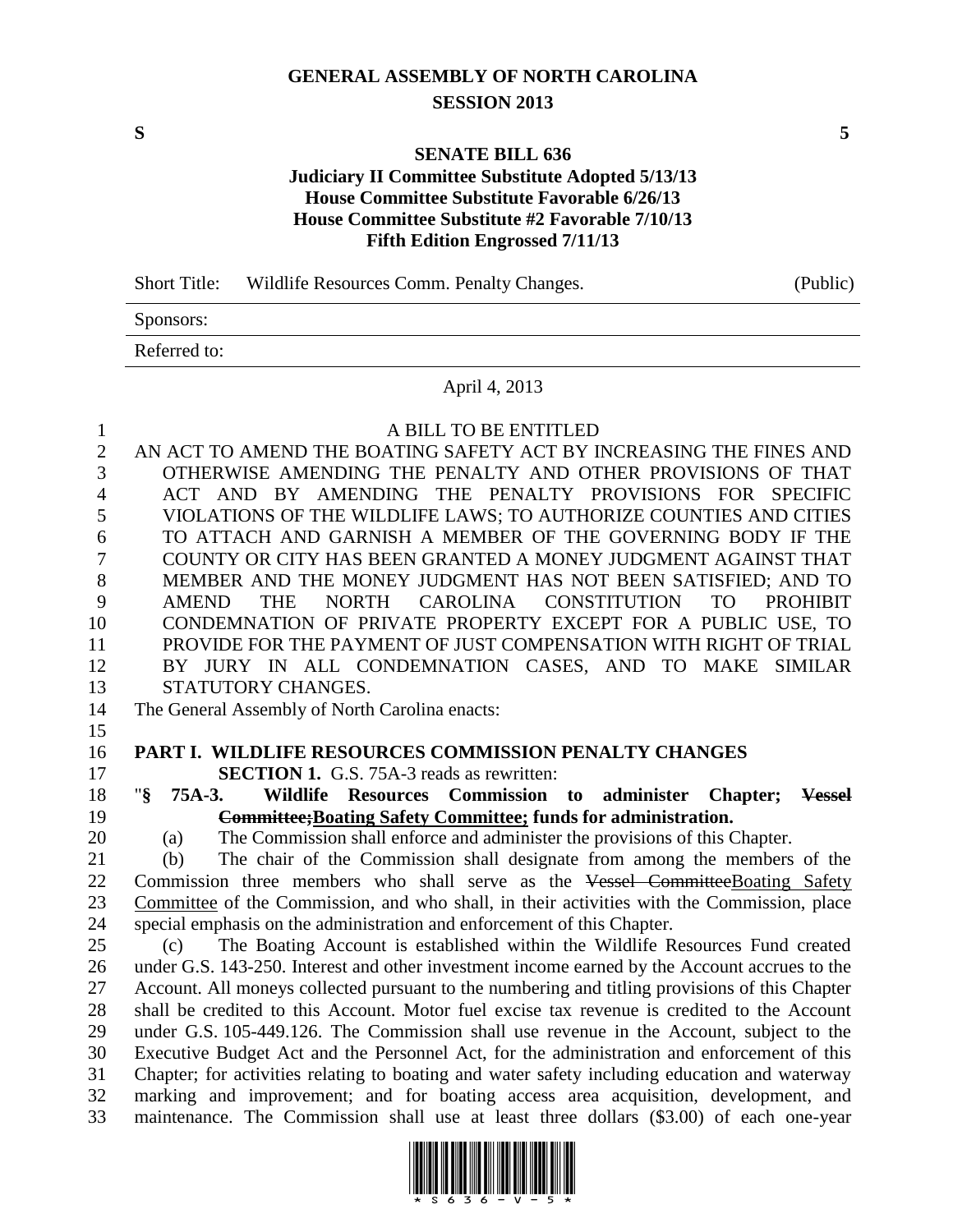|                | <b>General Assembly Of North Carolina</b><br><b>Session 2013</b>                                    |
|----------------|-----------------------------------------------------------------------------------------------------|
|                | certificate of number fee and at least nine dollars (\$9.00) of each three-year certificate of      |
| $\mathbf{2}$   | number fee collected under the numbering provisions of G.S. 75A-5 for boating access area           |
| 3              | acquisition, development, and maintenance."                                                         |
| $\overline{4}$ | <b>SECTION 2.</b> G.S. 75A-6.1 $(c)$ reads as rewritten:                                            |
| 5              | Violation of the navigation rules specified in subsection (a) of this sectionany rule<br>"(c)       |
| 6              | governing navigational lighting adopted by the Commission shall constitute a Class 3                |
| $\tau$         | misdemeanor and is punishable only by a fine not to exceed one hundred dollars                      |
| 8              | (\$100.00).misdemeanor."                                                                            |
| 9              | <b>SECTION 3.</b> G.S. 75A-10 reads as rewritten:                                                   |
| 10             | "§ 75A-10. Operating vessel or manipulating water skis, etc., in reckless manner;                   |
|                | operating, etc., while intoxicated, etc.; depositing or discharging litter, etc.                    |
| 12             | No person shall operate any motorboat or vessel, or manipulate any water skis,<br>(a)               |
| 13             | surfboard, or similar device on the waters of this State in a reckless or negligent manner so as    |
| 14             | to endanger the life, limb, or property of any person.                                              |
| 15             | No person shall manipulate any water skis, surfboard, nonmotorized vessel, or<br>(b)                |
|                | similar device on the waters of this State while under the influence of an impairing substance.     |
|                | No person shall operate any vessel while underway on the waters of this State:<br>(b1)              |
|                | While under the influence of an impairing substance, or<br>(1)                                      |
|                | After having consumed sufficient alcohol that the person has, at any relevant<br>(2)                |
|                | time after the boating, an alcohol concentration of 0.08 or more.                                   |
|                | The fact that a person charged with violating this subsection is or has been legally<br>(b2)        |
|                | entitled to use alcohol or a drug is not a defense to a charge under subsections (b) and (b1) of    |
|                | this section. The relevant definitions contained in G.S. 20-4.01 shall apply to subsections (b),    |
|                | $(b1)$ , and $(b2)$ of this section.                                                                |
|                | A person who violates a provision of subsection $(a)$ , $(b)$ , or $(b)$ subsections (a) or<br>(b3) |
|                | (b) of this section is guilty of a Class 2 misdemeanor.                                             |
|                | A person who violates subsection (b1) of this section is guilty of a Class 2<br>(b4)                |
|                | misdemeanor, punishable by a fine of not less than two hundred fifty dollars (\$250.00).            |
|                | No person shall place, throw, deposit, or discharge or cause to be placed, thrown,<br>(c)           |
|                | deposited, or discharged on the waters of this State or into the inland lake waters of this State,  |
|                | any litter, raw sewage, bottles, cans, papers, or other liquid or solid materials which render the  |
|                | waters unsightly, noxious, or otherwise unwholesome so as to be detrimental to the public           |
|                | health or welfare or to the enjoyment and safety of the water for recreational purposes.            |
|                | No person shall place, throw, deposit, or discharge or cause to be placed, thrown,<br>(d)           |
|                | deposited, or discharged on the waters of this State or into the inland lake waters of this State   |
|                | any medical waste as defined by G.S. 130A-290 which renders the waters unsightly, noxious,          |
|                | or otherwise unwholesome so as to be detrimental to the public health or welfare or to the          |
|                | enjoyment and safety of the water for recreational purposes.                                        |
|                | A person who willfully violates subsection (d) of this section is guilty of a Class 1<br>(e)        |
|                | misdemeanor. A person who willfully violates subsection (d) of this section and in so doing         |
|                | releases medical waste that creates a substantial risk of physical injury to any person who is not  |
|                | a participant in the offense is guilty of a Class F felony which may include a fine not to exceed   |
|                | fifty thousand dollars (\$50,000) per day of violation."                                            |
|                | SECTION 4. G.S. 75A-13.1(d) reads as rewritten:                                                     |
|                | A person who violates a provision of this section is guilty of a Class 3 misdemeanor<br>" $(d)$     |
|                | and shall only be subject to a fine not to exceed twenty-five dollars (\$25.00).responsible for an  |
|                | infraction as provided in G.S. 14-3.1."                                                             |
|                | <b>SECTION 5.</b> G.S. 75A-13.3(b1) reads as rewritten:                                             |
|                | A person who is the lawful owner of a personal watercraft or a person having<br>" $(b1)$            |
|                | control of a personal watercraft who knowingly allows a person under 16 years of age who            |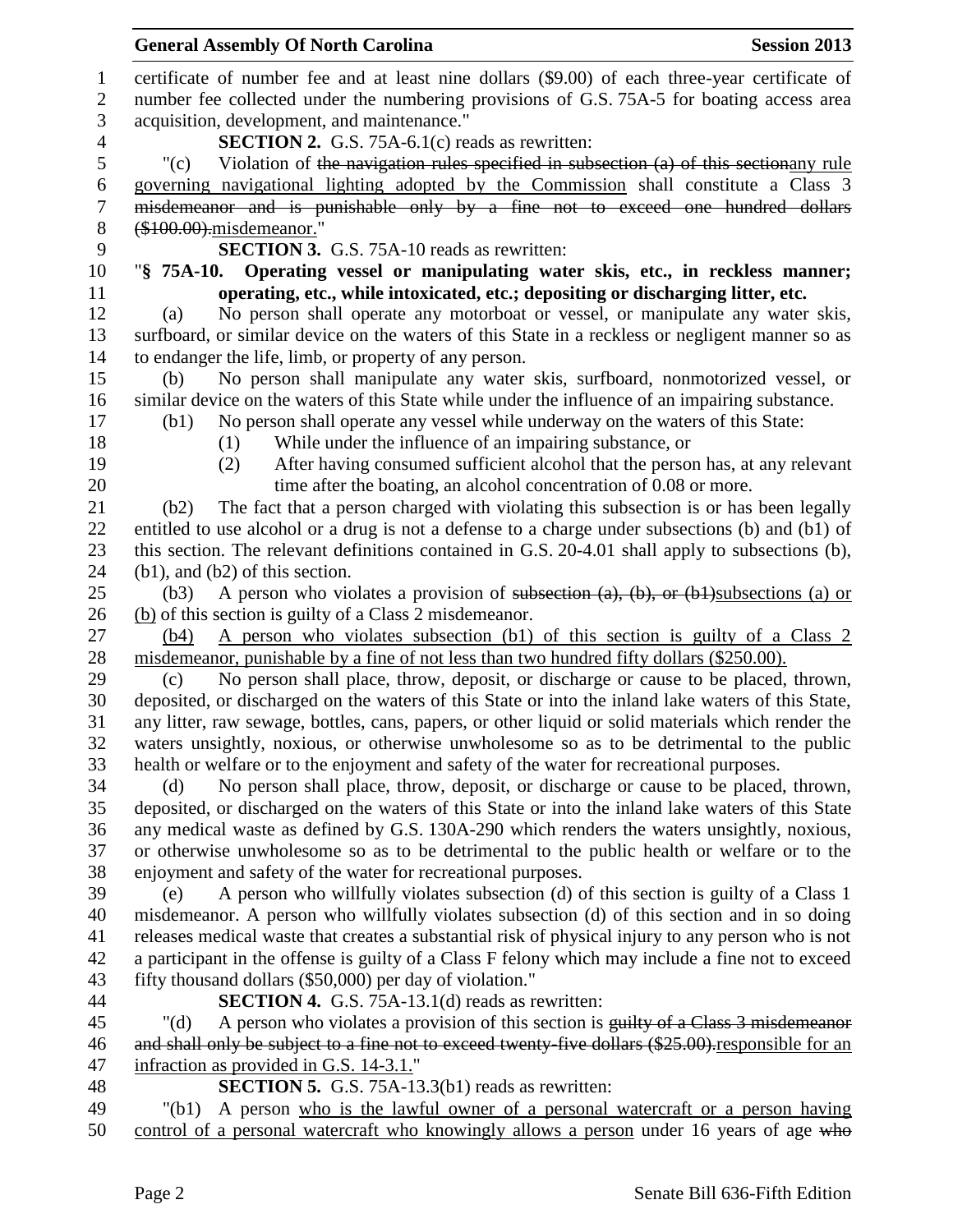|                  |                                                                                 | <b>General Assembly Of North Carolina</b>                                                            | <b>Session 2013</b> |  |  |
|------------------|---------------------------------------------------------------------------------|------------------------------------------------------------------------------------------------------|---------------------|--|--|
| $\mathbf{1}$     |                                                                                 | operates to operate a personal watercraft in violation of the provisions of subsection (b) of this   |                     |  |  |
| $\sqrt{2}$       | section is guilty of responsible for an infraction as provided in G.S. 14-3.1." |                                                                                                      |                     |  |  |
| 3                |                                                                                 | <b>SECTION 6.</b> G.S. 75A-13.3(c3) reads as rewritten:                                              |                     |  |  |
| $\overline{4}$   | $"({c}3)$                                                                       | A vessel livery shall provide the operator of a leased personal watercraft with basic                |                     |  |  |
| 5                |                                                                                 | safety instruction prior to allowing the operation of the leased personal watercraft. "Basic safety  |                     |  |  |
| 6                |                                                                                 | instruction" shall include direction on how to safely operate the personal watercraft and a          |                     |  |  |
| $\tau$           |                                                                                 | review of the safety provisions of this section. A vessel livery that fails to provide basic safety  |                     |  |  |
| $8\,$            |                                                                                 | instruction is guilty of a Class 3 misdemeanor-responsible for an infraction as provided in          |                     |  |  |
| $\boldsymbol{9}$ | G.S. 14-3.1."                                                                   |                                                                                                      |                     |  |  |
| 10               |                                                                                 | <b>SECTION 7.</b> G.S. 75A-16.2 reads as rewritten:                                                  |                     |  |  |
| 11               |                                                                                 | "§ 75A-16.2. Boating safety education required.                                                      |                     |  |  |
| 12               | (a)                                                                             | No person shall operate a vessel with a motor of 10 horsepower or greater on the                     |                     |  |  |
| 13               |                                                                                 | public waters of this State unless the operator has met the requirements for boating safety          |                     |  |  |
| 14               | education.                                                                      |                                                                                                      |                     |  |  |
| 15               | (b)                                                                             | A person shall be considered in compliance with the requirements of boating safety                   |                     |  |  |
| 16               |                                                                                 | education if the person does one of the following:                                                   |                     |  |  |
| 17               | (1)                                                                             | Completes and passes the boating safety course instituted by the Wildlife                            |                     |  |  |
| 18               |                                                                                 | Resources Commission under G.S. 75A-16.1 or another boating safety                                   |                     |  |  |
| 19               |                                                                                 | course that is approved by the National Association of State Boating Law                             |                     |  |  |
|                  |                                                                                 | Administrators (NASBLA) and accepted by the Wildlife Resources                                       |                     |  |  |
| 20               |                                                                                 | Commission;                                                                                          |                     |  |  |
| 21               |                                                                                 |                                                                                                      |                     |  |  |
| 22               | (2)                                                                             | Passes a proctored equivalency examination that tests the knowledge of                               |                     |  |  |
| 23               |                                                                                 | information included in the curriculum of an approved course;                                        |                     |  |  |
| 24<br>25         | (3)                                                                             | Possesses a valid or expired license to operate a vessel issued to maritime                          |                     |  |  |
|                  |                                                                                 | personnel by the United States Coast Guard;                                                          |                     |  |  |
| 26               | (4)                                                                             | Possesses a State-approved nonrenewable temporary operator's certificate to                          |                     |  |  |
| 27               |                                                                                 | operate a vessel for 90 days that was issued with the certificate of number                          |                     |  |  |
| 28               |                                                                                 | for the vessel, if the boat was new or was sold with a transfer of ownership;                        |                     |  |  |
| 29               | (5)                                                                             | Possesses a rental or lease agreement from a vessel rental or leasing business                       |                     |  |  |
| 30               |                                                                                 | that lists the person as the authorized operator of the vessel;                                      |                     |  |  |
| 31               | (6)                                                                             | Properly displays Commission-issued dealer registration numbers during the                           |                     |  |  |
| 32               |                                                                                 | demonstration of the vessel;                                                                         |                     |  |  |
| 33               | (7)                                                                             | Operates the vessel under onboard direct supervision of a person who is at                           |                     |  |  |
| 34               |                                                                                 | least 18 years of age and who meets the requirements of this section;                                |                     |  |  |
| 35               | (8)                                                                             | Demonstrates that he or she is not a resident, is temporarily using the waters                       |                     |  |  |
| 36               |                                                                                 | of this State for a period not to exceed 90 days, and meets any applicable                           |                     |  |  |
| 37               |                                                                                 | boating safety education requirements of the state or nation of residency;                           |                     |  |  |
| 38               | (9)                                                                             | Has assumed operation of the vessel due to the illness or physical                                   |                     |  |  |
| 39               |                                                                                 | impairment of the initial operator, and is returning the vessel to shore in                          |                     |  |  |
| 40               |                                                                                 | order to provide assistance or care for the operator;                                                |                     |  |  |
| 41               | (10)                                                                            | Is registered as a commercial fisherman or a person who is under the                                 |                     |  |  |
| 42               |                                                                                 | onboard direct supervision of a commercial fisherman while operating the                             |                     |  |  |
| 43               |                                                                                 | commercial fisherman's boat; or                                                                      |                     |  |  |
| 44               | (11)                                                                            | Provides proof that he or she is at least 26 years of age was born before                            |                     |  |  |
| 45               |                                                                                 | January 1, 1988.                                                                                     |                     |  |  |
| 46               |                                                                                 | Any person who operates a vessel with a motor of 10 horsepower or greater on the waters              |                     |  |  |
| 47               |                                                                                 | of this State shall, upon the request of a law enforcement officer, present to the officer a         |                     |  |  |
| 48               |                                                                                 | certification card or proof that the person has complied with the provisions of this section.        |                     |  |  |
| 49               | (c)                                                                             | Any person who violates a provision of this section or a rule adopted pursuant to                    |                     |  |  |
| 50               |                                                                                 | this section is guilty of responsible for an infraction, as provided in G.S. 14-3.1. The court shall |                     |  |  |

51 assess court costs for each violation but shall not assess a penalty. G.S. 14-3.1, and shall pay a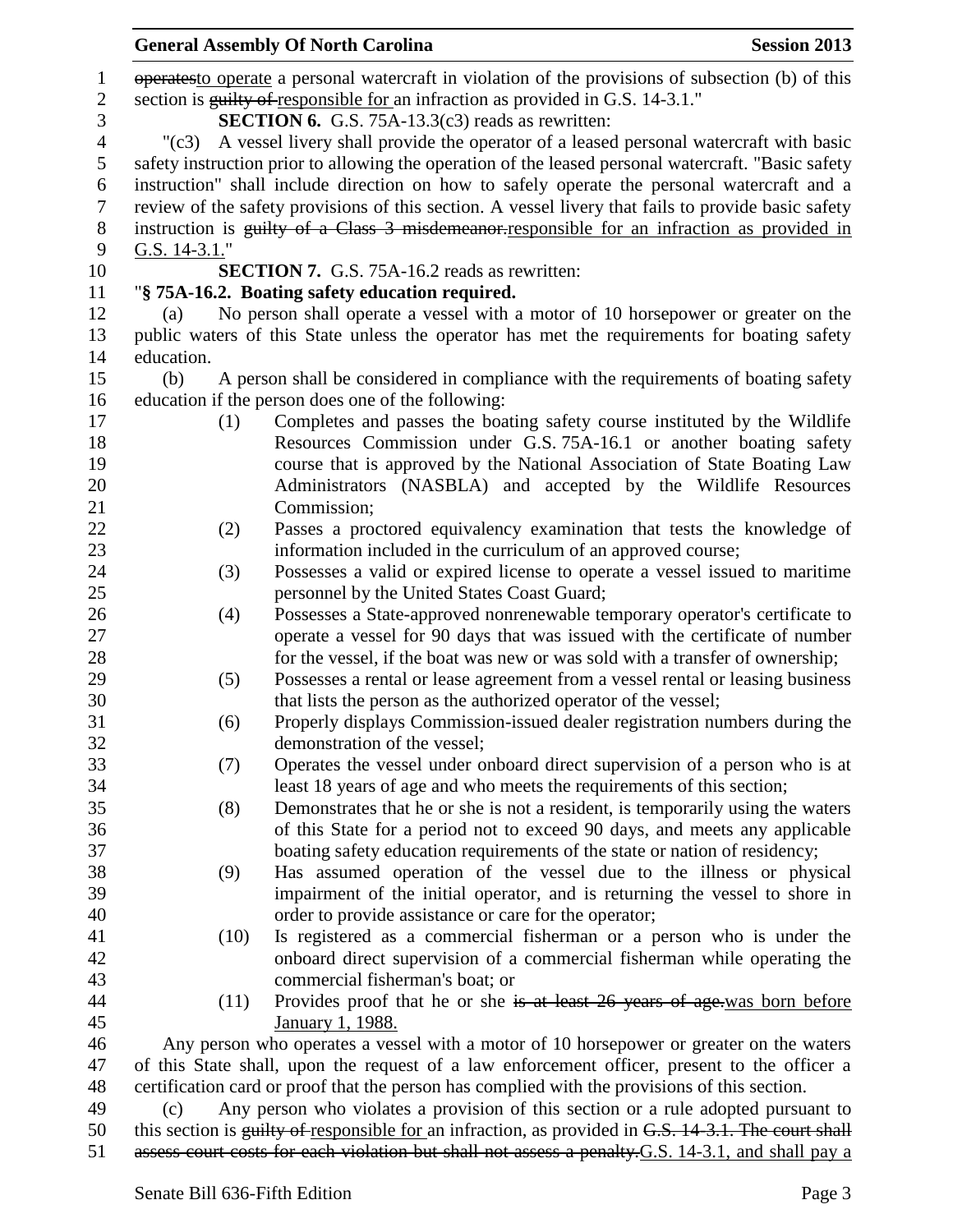1 fine of fifty dollars (\$50.00). A person may not be convicted of responsible for violating this 2 section if, when tried for the offense, if the person produces in court at the adjudicatory hearing a certification card or proof that the person has completed and passed a boating safety course in compliance with subdivision (b)(1) of this section. (d) No unit of local government shall enact any ordinance or rule relating to boating safety education, and this law preempts all existing ordinances or rules. (e) An operator of a personal watercraft on the public waters of this State remains subject to any more specific provision of law found in G.S. 75A-13.3." **SECTION 8.** G.S. 75A-18 reads as rewritten: "**§ 75A-18. Penalties.** (a) Except as otherwise provided, a person who violates a provision of this Article or 12 who violates a rule adopted under authority of this Chapter is guilty of a Class 3 misdemeanor and shall only be subject to a fine not to exceed two hundred and fifty dollars (\$250.00) for each violation. This limitation shall not apply in a case where a more severe penalty is prescribed in this Chapter. (b) through (e) Repealed by Session Laws 2006-185, s. 1. (f) Except as otherwise provided in this Chapter, a person who violates a rule adopted by the Commission under the authority of this Chapter is responsible for an infraction as provided in G.S. 14-3.1 and shall pay a fine of fifty dollars (\$50.00). A person responsible for an infraction under this Chapter shall not be assessed court costs." **SECTION 9.** G.S. 113-294 reads as rewritten: "**§ 113-294. Specific violations.** (a) Any person who unlawfully sells, possesses for sale, or buys any wildlife is guilty of a Class 2 misdemeanor, punishable by a fine of not less than two hundred fifty dollars (\$250.00), unless a greater penalty is prescribed for the offense in question. (b) Any person who unlawfully sells, possesses for sale, or buys any deer or wild turkey 27 is guilty of a Class 2 misdemeanor, punishable by a fine of not less than two hundred fifty dollars (\$250.00)five hundred dollars (\$500.00) in addition to such other punishment prescribed for the offense in question. (c) Any person who unlawfully takes, possesses, or transports any wild turkey is guilty of a Class 2 misdemeanor, punishable by a fine of not less than two hundred fifty dollars (\$250.00) in addition to such other punishment prescribed for the offense in question. (c1) Any person who unlawfully takes, possesses, transports, sells, possesses for sale, or buys any bear or bear part is guilty of a Class 1 misdemeanor, punishable by a fine of not less than two thousand dollars (\$2,000) in addition to such other punishment prescribed for the offense in question. Each of the acts specified shall constitute a separate offense. (c2) Any person who unlawfully takes, possesses, transports, sells, possesses for sale, or buys any cougar (Felis concolor) is guilty of a Class 1 misdemeanor, unless a greater penalty is prescribed for the offense in question. (c3) Any person who unlawfully takes, possesses, or transports any elk is guilty of a Class 1 misdemeanor, punishable by a fine of not less than two thousand five hundred dollars (\$2,500) in addition to such other punishment prescribed for the offense in question. (d) Any person who unlawfully takes, possesses, or transports any deer is guilty of a 44 Class 3 misdemeanor, punishable by a fine of not less than one hundred dollars (\$100.00) two hundred fifty dollars (\$250.00) in addition to such other punishment prescribed for the offense in question. (d1) Any person who unlawfully takes, possesses, or transports any deer from land that has been posted in accordance with the provisions of G.S. 14-159.7 without written permission of the landowner, lessee, or the agent of the landowner or lessee is guilty of a Class 2 misdemeanor, punishable by a fine of not less than five hundred dollars (\$500.00).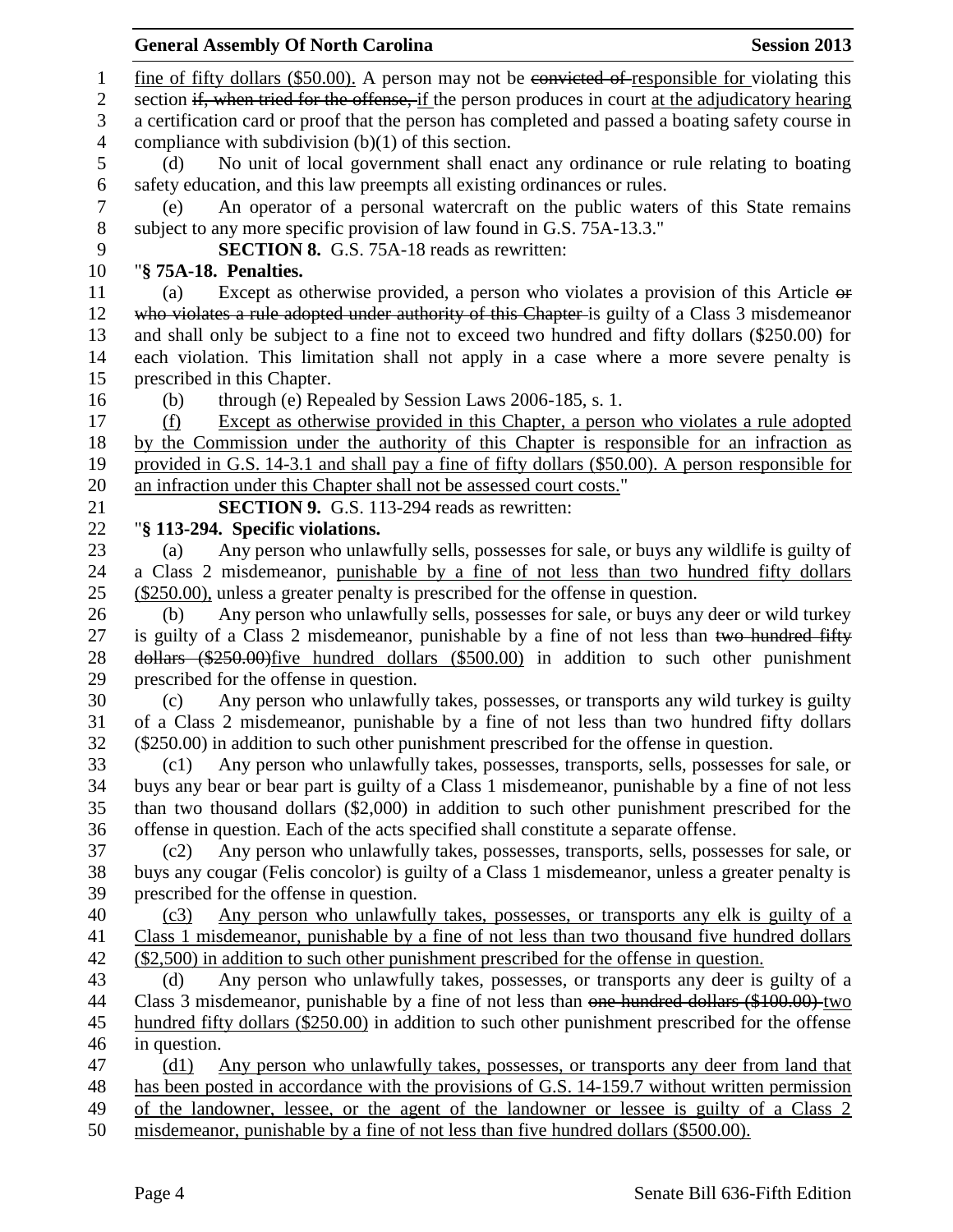# **General Assembly Of North Carolina Session 2013**

 (e) Any person who unlawfully takes deer between a half hour after sunset and a half hour before sunrise with the aid of an artificial light is guilty of a Class 2 misdemeanor, punishable by a fine of not less than two hundred fifty dollars (\$250.00) five hundred dollars (\$500.00) in addition to such other punishment prescribed for the offense in question.

 (f) Any person who unlawfully takes, possesses, transports, sells, or buys any beaver, or violates any rule of the Wildlife Resources Commission adopted to protect beavers, is guilty of a Class 3 misdemeanor, unless a greater penalty is prescribed for the offense in question.

 (g) Any person who unlawfully takes wild animals or birds from or with the use of a vessel equipped with a motor or with motor attached is guilty of a Class 2 misdemeanor, unless a greater penalty is prescribed for the offense in question.

 (h) Any person who willfully makes any false or misleading statement in order to secure for himself or another any license, permit, privilege, exemption, or other benefit under this Subchapter to which he or the person in question is not entitled is guilty of a Class 1 misdemeanor.

 (i) Any person who violates any provision of G.S. 113-291.6, regulating trapping, is guilty of a Class 2 misdemeanor, unless a greater penalty is prescribed for the offense in question.

 (j) Any person who unlawfully sells, possesses for sale, or buys a fox, or who takes any fox by unlawful trapping or with the aid of any electronic calling device is guilty of a Class 2 misdemeanor, unless a greater penalty is prescribed for the offense in question.

(k) Repealed by Session Laws 1995, c. 209, s. 1.

 (l) Any person who unlawfully takes, possesses, transports, sells or buys any bald eagle or golden eagle, alive or dead, or any part, nest or egg of a bald eagle or golden eagle is guilty of a Class 1 misdemeanor, unless a greater penalty is prescribed for the offense in question.

 (m) Any person who unlawfully takes any migratory game bird with a rifle; or who unlawfully takes any migratory game bird with the aid of live decoys or any salt, grain, fruit, or other bait; or who unlawfully takes any migratory game bird during the closed season or during prohibited shooting hours; or who unlawfully exceeds the bag limits or possession limits applicable to any migratory game bird; or who violates any of the migratory game bird permit or tagging rules of the Wildlife Resources Commission is guilty of a Class 2 misdemeanor, punishable by a fine of not less than one hundred dollars (\$100.00)two hundred fifty dollars (\$250.00) in addition to any other punishment prescribed for the offense in question.

 (n) Any person who violates any rule of the Commission that restricts access by vehicle on game lands to a person who holds a special vehicular access identification card and permit issued by the Commission to persons who have a handicap that limits physical mobility shall be guilty of a Class 2 misdemeanor and shall be fined not less than one hundred dollars (\$100.00) in addition to any other punishment prescribed for the offense.

 (o) Any person who willfully transports or attempts to transport live coyotes (Cania latrans) into this State for any purpose, or who breeds coyotes for any purpose in this State, is guilty of a Class 1 misdemeanor, and upon conviction the Wildlife Resources Commission shall suspend any controlled hunting preserve operator license issued to that person for two years.

 (p) Any person who willfully imports or possesses black-tailed or mule deer (Odocoileus hemionus and all subspecies) in this State for any purpose is guilty of a Class 1 misdemeanor.

 (q) Any person who violates any provision of G.S. 113-291.1A is guilty of a Class 1 misdemeanor.

 (r) It is unlawful to place processed food products as bait in any area of the State where the Wildlife Resources Commission has set an open season for taking black bears. For purposes of this subsection, the term "processed food products" means any food substance or flavoring that has been modified from its raw components by the addition of ingredients or by treatment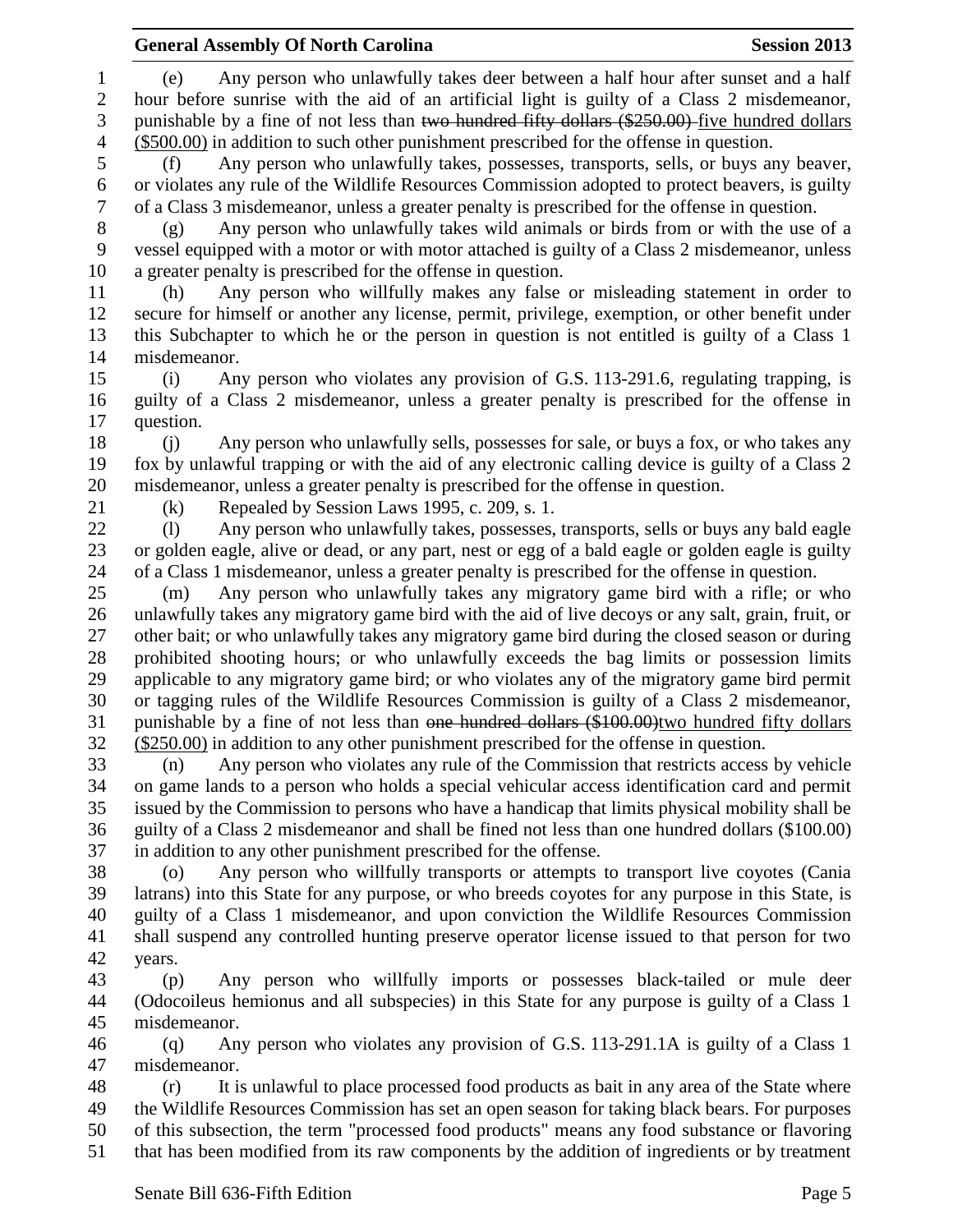## **General Assembly Of North Carolina Session 2013**

 to modify its chemical composition or form or to enhance its aroma or taste. The term includes substances modified by sugar, honey, syrups, oils, salts, spices, peanut butter, grease, meat, bones, or blood, as well as extracts of such substances. The term also includes sugary products such as candies, pastries, gums, and sugar blocks, as well as extracts of such products. Nothing in this subsection prohibits the lawful disposal of solid waste or the legitimate feeding of domestic animals, livestock, or birds. The prohibition against taking bears with the use and aid of bait shall not apply to the release of dogs in the vicinity of any food source that is not a 8 processed food product as defined herein. Violation of this subsection constitutes a Class 2 misdemeanor.Class 2 misdemeanor, punishable by a fine of not less than two hundred fifty dollars (\$250.00). (s) Any person who violates the provisions of G.S. 113-291.12 by unlawfully removing feral swine from a trap while the swine is still alive or by transporting such swine after that 13 removal is guilty of a Class 2 misdemeanor. Class 2 misdemeanor, punishable by a fine of not less than two hundred fifty dollars (\$250.00). The acts of removal from a trap and of transporting the swine after removal shall constitute separate offenses." **PART II. GOVERNING BODIES/COLLECT UNPAID JUDGMENTS SECTION 10.** Part 1 of Article 5 of Chapter 160A of the General Statutes is amended by adding a new section to read as follows: "**§ 160A-64.1. Withholding compensation; money judgment against council member.** In addition to any other enforcement available, the finance officer of a city that obtains a final judgment awarding monetary damages against an elected or appointed member of the city council, either individually or jointly, may enforce that final judgment using any of the remedies set forth in G.S. 105-366(b) or the procedure for attachment and garnishment set forth in G.S. 105-368 as if final judgment awarding monetary damages were delinquent taxes and that finance officer were the tax collector. The provision of G.S. 105-368(a) that limits the amount of compensation that may be garnished to not more than ten percent (10%) for any one 28 pay period shall not apply to this section." **SECTION 11.** Part 1 of Article 4 of Chapter 153A of the General Statutes is amended by adding a new section to read as follows: "**§ 153A-30. Withholding compensation; money judgment against board member.** In addition to any other enforcement available, the finance officer of a county that obtains a final judgment awarding monetary damages against an elected or appointed member of the board of commissioners, either individually or jointly, may enforce that final judgment using any of the remedies set forth in G.S. 105-366(b) or the procedure for attachment and garnishment set forth in G.S. 105-368 as if final judgment awarding monetary damages were delinquent taxes and that finance officer were the tax collector. The provision of G.S. 105-368(a) that limits the amount of compensation that may be garnished to not more than ten percent (10%) for any one pay period shall not apply to this section." **PART III. EMINENT DOMAIN SECTION 12.** Article I of the North Carolina Constitution is amended by adding a new section to read: "**Sec. 19.1. Eminent domain.** Private property shall not be taken by eminent domain except for a public use. Just compensation shall be paid and shall be determined by a jury at the request of any party." **SECTION 13.** The amendment set out in Section 12 of this act shall be submitted to the qualified voters of the State at a statewide election to be conducted on November 4, 2014, which election shall be conducted under the laws then governing elections in the State. Ballots, voting systems, or both may be used in accordance with Chapter 163 of the General Statutes. The question to be used in the voting systems and ballots shall be: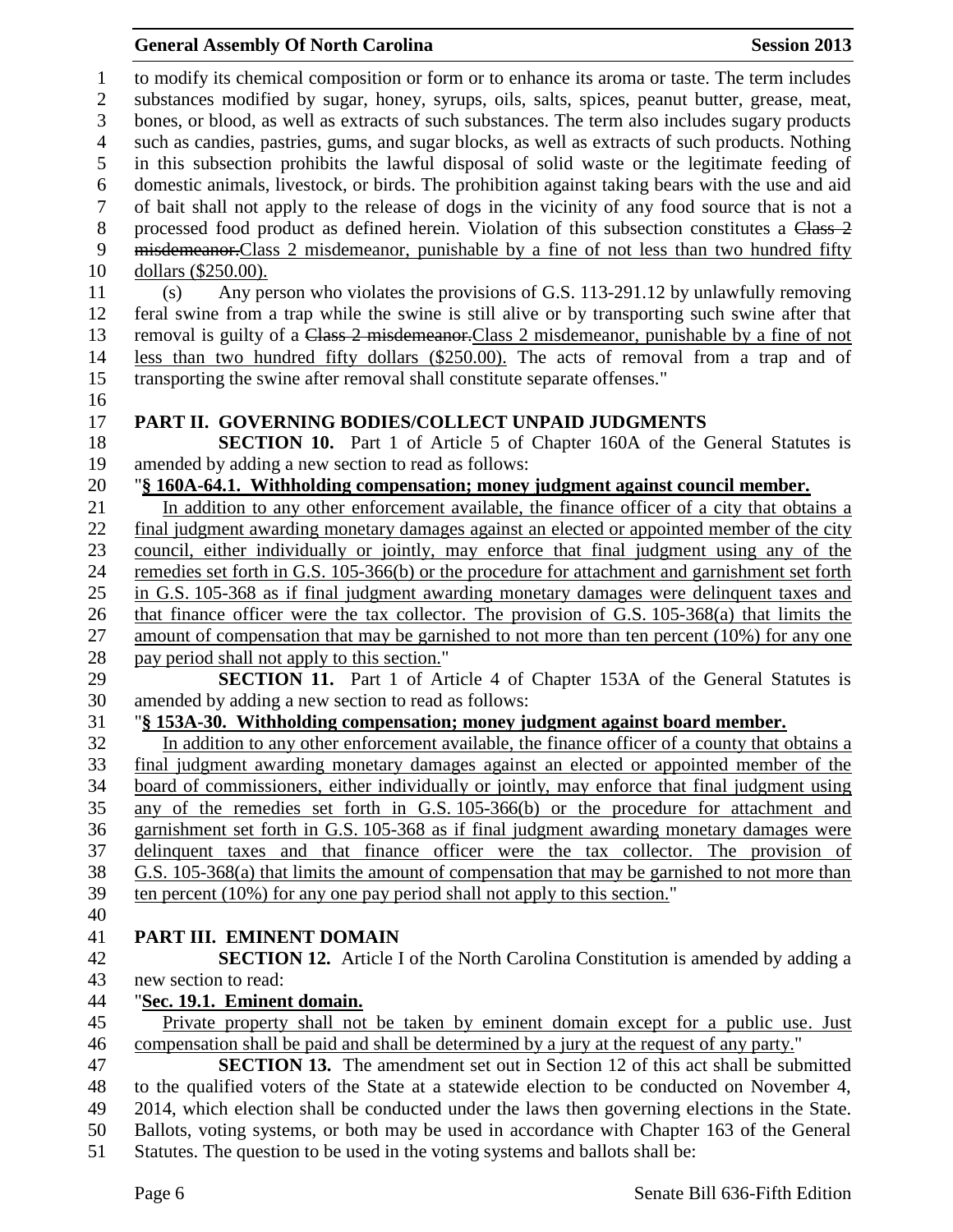|                  | <b>General Assembly Of North Carolina</b><br><b>Session 2013</b>                                             |  |
|------------------|--------------------------------------------------------------------------------------------------------------|--|
| 1                | "[ $ $ FOR<br>[ ] AGAINST                                                                                    |  |
| $\sqrt{2}$       | Constitutional amendment to prohibit condemnation of private property except for a                           |  |
| 3                | public use and to provide for the payment of just compensation with right of trial by jury in all            |  |
| $\overline{4}$   | condemnation cases."                                                                                         |  |
| 5                | <b>SECTION 14.</b> If a majority of votes cast on the question are in favor of the                           |  |
| $\boldsymbol{6}$ | amendment set out in Section 12 of this act, the State Board of Elections shall certify the                  |  |
| $\tau$           | amendment to the Secretary of State. The Secretary of State shall enroll the amendment so                    |  |
| $8\,$            | certified among the permanent records of that office. The amendment set out in Section 12 of                 |  |
| $\boldsymbol{9}$ | this act becomes effective upon certification and applies to takings after that date.                        |  |
| 10               | <b>SECTION 15.(a)</b> G.S. 40A-3(1) and the prefatory language of G.S. 40A-3(a) read                         |  |
| 11               | as rewritten:                                                                                                |  |
| 12               | Private Condemnors. – For the public use or benefit, use, the persons or<br>"(a)                             |  |
| 13               | organizations listed below shall have the power of eminent domain and may acquire by                         |  |
| 14               | purchase or condemnation property for the stated purposes and other works which are                          |  |
| 15               | authorized by law.law:                                                                                       |  |
| 16               | Corporations, bodies politic or persons have the power of eminent domain<br>(1)                              |  |
| 17               | for the construction of railroads, power generating facilities, substations,                                 |  |
| 18               | switching stations, microwave towers, roads, alleys, access railroads,                                       |  |
| 19               | turnpikes, street railroads, plank roads, tramroads, canals, telegraphs,                                     |  |
| 20               | telephones, communication facilities, electric power lines, electric lights,                                 |  |
| 21               | public water supplies, public sewerage systems, flumes, bridges, facilities                                  |  |
| 22               | related to the distribution of natural gas, and pipelines or mains originating                               |  |
| 23               | in North Carolina for the transportation of petroleum products, coal, natural                                |  |
| 24               | gas, limestone or minerals. Land condemned for any liquid pipelines shall:                                   |  |
| 25               | Not be less than 50 feet nor more than 100 feet in width; and<br>a.                                          |  |
| 26               | Comply with the provisions of G.S. 62-190(b).<br>b.                                                          |  |
| 27               | The width of land condemned for any natural gas pipelines shall not be more                                  |  |
| 28               | than 100 feet.                                                                                               |  |
| 29               | $\pmb{\mathsf{H}}$                                                                                           |  |
| 30               | <b>SECTION 15.(b)</b> The prefatory language of G.S. 40A-3(b) reads as rewritten:                            |  |
| 31               | Local Public Condemnors – Standard Provision. – For the public use or benefit, use,<br>" $(b)$               |  |
| 32               | the governing body of each municipality or county shall possess the power of eminent domain                  |  |
| 33               | and may acquire by purchase, gift or condemnation any property, either inside or outside its                 |  |
| 34               | boundaries, for the following purposes.purposes:"                                                            |  |
| 35               | SECTION 15.(c) The prefatory language of G.S. 40A-3(b1) reads as rewritten:                                  |  |
| 36               | "(b1) Local Public Condemnors – Modified Provision for Certain Localities. – For the                         |  |
| 37               | public use or benefit, use, the governing body of each municipality or county shall possess the              |  |
| 38               | power of eminent domain and may acquire by purchase, gift or condemnation any property or                    |  |
| 39               | interest therein, either inside or outside its boundaries, for the following purposes. purposes:"            |  |
| 40               | <b>SECTION 15.(d)</b> The prefatory language of G.S. 40A-3(c) reads as rewritten:                            |  |
| 41               | Other Public Condemnors. - For the public use or benefit, use, the following<br>"(c)                         |  |
| 42               | political entities shall possess the power of eminent domain and may acquire property by                     |  |
| 43               | purchase, gift, or condemnation for the stated purposes. purposes:"                                          |  |
| 44               | <b>SECTION 16.</b> G.S. 40A-3 is amended by adding a new subsection to read:                                 |  |
| 45               | <u>Connection of Customers. – For the public use, private condemnors, local public</u><br>" $(d)$            |  |
| 46               | condemnors, and other public condemnors in subsections $(a)$ , $(b)$ , $(b)$ , $(a)$ , $(c)$ of this section |  |
| 47               | shall possess the power of eminent domain and may acquire by purchase, gift, or condemnation                 |  |
| 48               | any property for the connection of any customer or customers."                                               |  |
| 49               |                                                                                                              |  |
| 50               | PART IV. EFFECTIVE DATE                                                                                      |  |